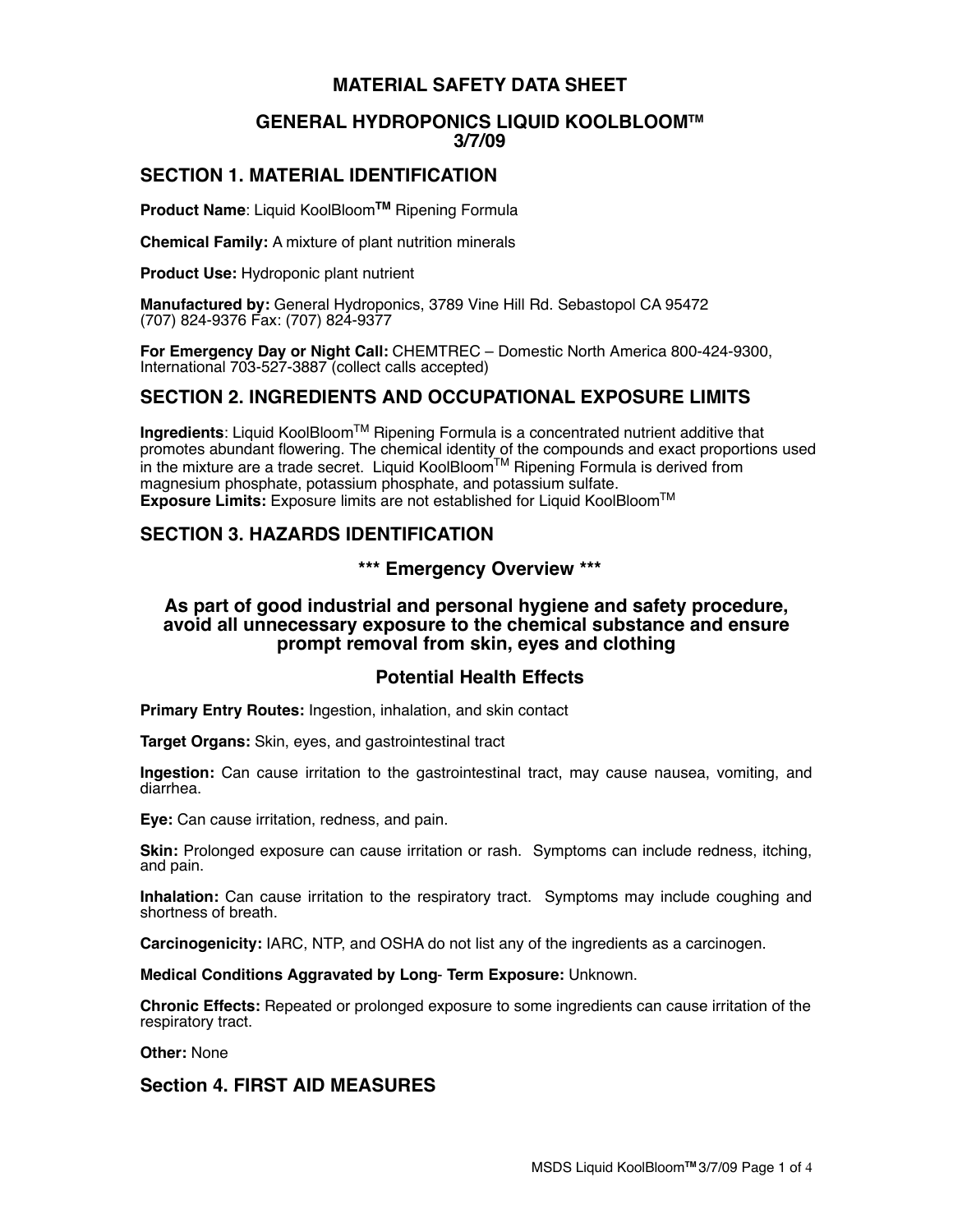**Ingestion:** If swallowed, give several glasses of water to drink to dilute product. Never give anything by mouth to an unconscious person.Only induce vomiting as directed by medical personnel. Call a physician.

**Eye Contact:** Do not allow victim to rub or keep eyes tightly shut. Remove contact lenses, then gently lift eyelids and flush immediately and continuously with flooding amounts of water for at least 15 minutes. Consult a physician or ophthalmologist if pain or irritation develops.

**Skin Contact:** Flush exposed area with soap and water for at least 15 minutes. If irritation persists, consult a physician. Remove contaminated clothing, and wash clothing before reuse.

**Inhalation:** Remove exposed person to fresh air and support breathing, if necessary. If breathing becomes difficult, administer oxygen. Consult a physician as soon as possible.

**After First Aid:** Get appropriate community medical support.

### **SECTION 5. FIRE AND EXPLOSION DATA**

**Fire:** Not believed to be a fire hazard.

**Flammability Classification:** Liquid KoolBloomTM Ripening Formula is not combustible.

**Burning Rate**: Unknown

**Extinguishing Media:** Use any means suitable for extinguishing surrounding fire.

**Fire Fighting Equipment:** Because fire may produce toxic thermal decomposition products, wear a self-contained breathing apparatus (SCBA) with a full-face piece.

#### **SECTION 6. ACCIDENTAL RELEASE MEASURES**

**Spill /Leak Procedures:** Can be diluted, and flushed into a sewer.

**Regulatory Requirements:** Follow applicable OSHA regulations (29 CFR 1910.120).

### **SECTION 7. HANDLING AND STORAGE**

**Handling Precautions:** Avoid ingestion, skin contact, eye contact, and inhalation

**Storage Requirements:** Keep in tightly closed containers in a cool, dry, ventilated area.

### **SECTION 8. EXPOSURE CONTROLS / PERSONAL PROTECTION**

**Engineering Controls:** Provide general or local exhaust ventilation systems to maintain airborne concentrations as low as possible.

**Respiratory Protection:** If this product is used as directed, respiratory protection is not required. Seek professional advice prior to respirator selection and use. Follow OSHA respirator regulations (29 CFR 1910.134) and, if necessary, wear a MSHA/ NIOSH-approved respirator. If respirators are used, OSHA requires a written respiratory protection program that includes, at least: medical certification, training, fit testing, periodic environmental monitoring, maintenance, inspection, cleaning, and convenient, sanitary storage areas.

**Eye Protection:** When handling Liquid KoolBloomTM Ripening Formula, protective eyewear or goggles should be worn per OSHA regulations (29 CFR 1910.134). Contact lenses pose a special hazard. Soft lenses may absorb irritants, and all contact lenses concentrate irritants. Particles may adhere to contact lenses and cause corneal damage.

**Protective Clothing:** Wear impervious protective clothing when the possibility of skin or clothing contamination may exist. Wear neoprene or nitrile gloves when directly handling the product.

**Safety Stations:** Eye wash stations, quick drench showers, and washing facilities should be readily accessible to workers handling large quantities of Liquid KoolBloom<sup>TM</sup> Ripening Formula.

**Contaminated Equipment:** Remove this material from shoes and equipment. Launder contaminated clothing before wearing.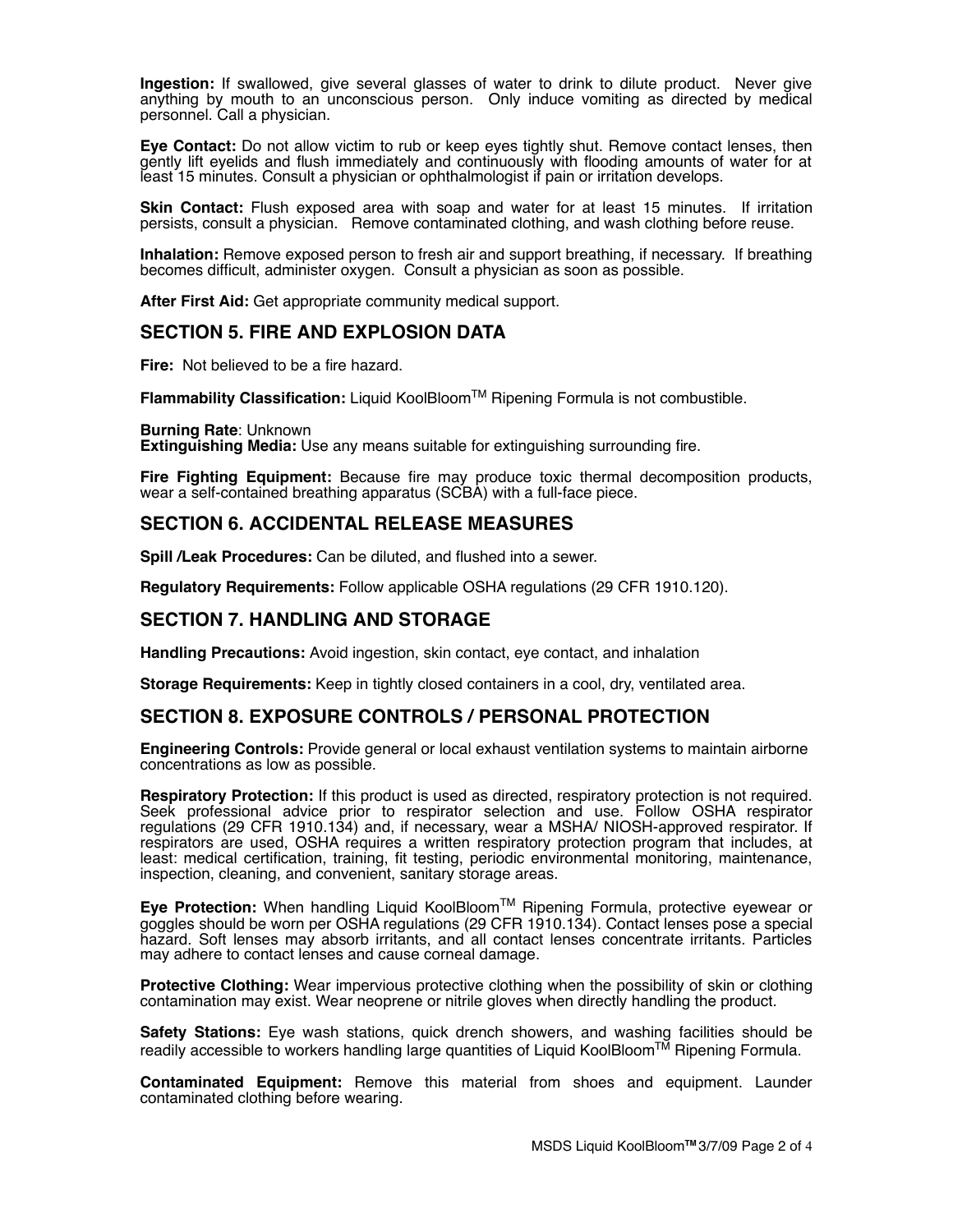**Comments:** Never eat, drink, or smoke in work areas. Practice good personal hygiene after using this product, especially before eating, drinking, smoking, using the toilet, or applying cosmetics.

# **SECTION 9. PHYSICAL AND CHEMICAL PROPERTIES**

**Physical State:** Liquid

**pH**: 6.1

**Appearance and Odor:** Amber liquid, with musky vitamin odor

**Water Solubility:** Soluble

**Boiling Point: 101º C** 

**Freezing Point:: -1º C** 

**Vapor Pressure:** Unknown

**Other Solubility:** Unknown

# **SECTION 10. STABILITY AND REACTIVITY**

**Stability:** Stable at room temperature in closed containers, under normal storage and handling conditions.

**Polymerization:** Hazardous polymerization does not occur.

**Chemical Incompatibilities:** Strong oxidizing and reducing agents

**Conditions to Avoid:** Mixture with incompatibles, high temperatures

**Hazardous Decomposition Products:** At extreme temperatures, irritating and highly toxic gases may be released.

# **SECTION 11. TOXICOLOGICAL INFORMATION**

Some chemicals in Liquid KoolBloom™ Ripening Formula are toxic by ingestion, inhalation, or dermal contact. None of the ingredients are known to be carcinogens.

### **SECTION 12. ECOLOGICAL INFORMATION**

**Ecotoxicity:** Unknown

**Environmental Fate:** Not expected to be significant

**Environmental Degradation:** Unknown

### **SECTION 13. DISPOSAL CONSIDERATIONS**

**Waste Disposal:** Follow Federal, State, and local regulations.

### **SECTION 14. TRANSPORTATION INFORMATION**

**DOT Transportation Data (49 CFR 172.101):** Not regulated

### **SECTION 15. REGULATORY INFORMATION**

**EPA Regulations:** Not listed

### **SECTION 16. OTHER INFORMATION**

General Hydroponics Liquid KoolBloom™ Ripening Formula is a plant nutrition product. Information assembled for this Material Safety Data Sheet is for the use of this product as